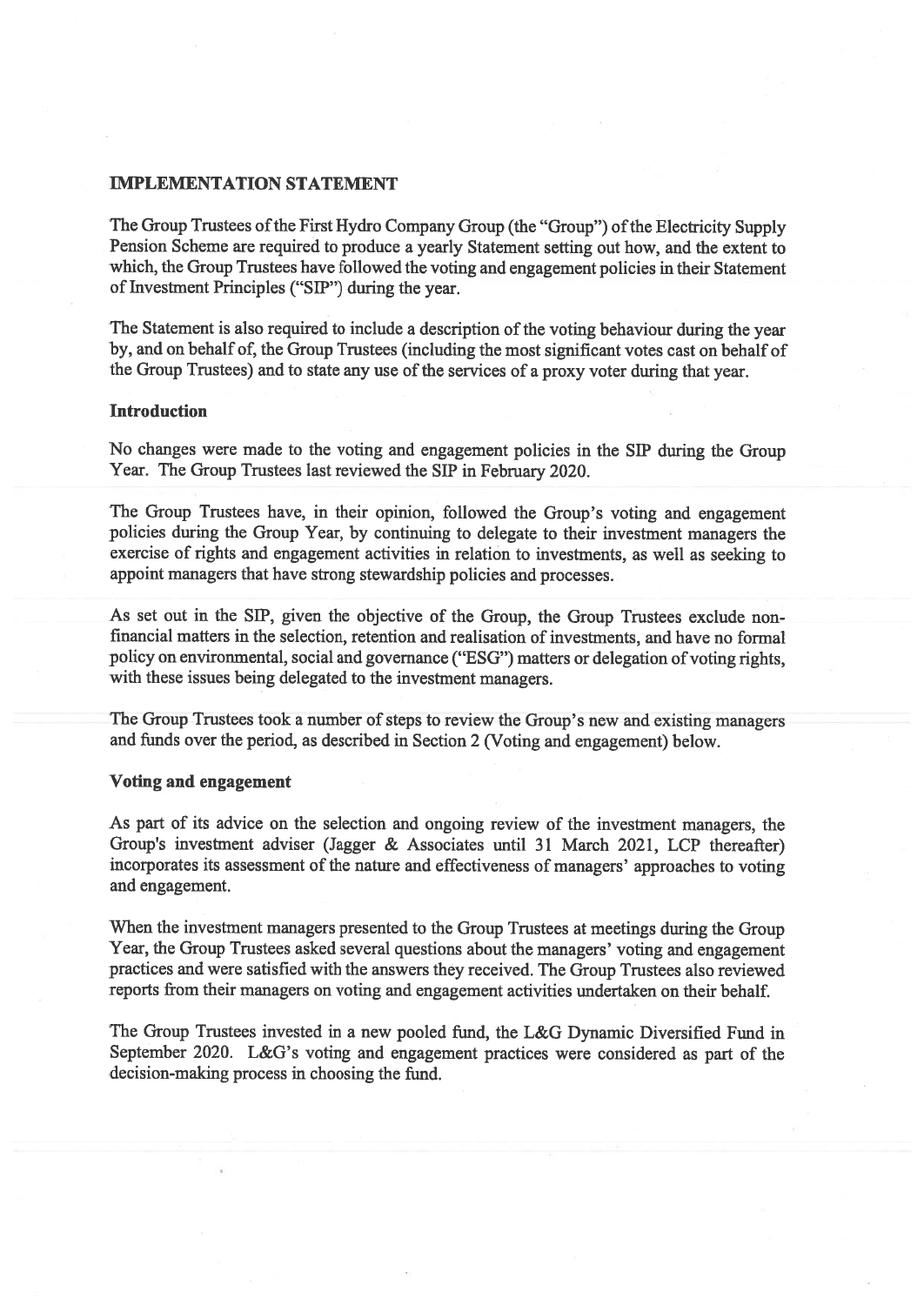## Description of voting behaviour during the Group Year

All of the Group Trustees' holdings in listed equities are within pooled funds. Therefore, the Group Trustees are not able to direct how votes are exercised and the Group Trustees themselves have not used proxy voting services over the year. Therefore, under the Group Trustees' voting and engagement policy, all voting and consideration of ESG matters is delegated to the pooled fund investment managers.

In this section we have sought to include voting data in line with the Pensions and Lifetime Savings Association (PLSA) guidance, on the Group's funds that hold equities as follows:

- Legal & General Investment Management ("L&G") Dynamic Diversified Fund;
- L&G Global Equity Fixed 60:40 GBP Currency Hedged Fund;
- Barings Dynamic Asset Allocation Fund; and
- Ruffer Total Return Fund.

The Group Trustees have sought to obtain the relevant voting data for this section from all of the investment managers listed above.

In addition to the above, the Group Trustees' investment adviser, LCP, contacted the Group's other asset managers. None of the other pooled funds that the Group invested in over the Group Year held any assets with voting opportunities.

## Description of the voting processes

## L&G

L&G's voting and engagement activities are driven by its ESG professionals and their assessment of the requirements in these areas. L&G seeks to achieve the best outcome for all its clients. L&G's voting policies are reviewed annually and take into account feedback from clients. Every year, L&G holds a stakeholder roundtable event where clients and other stakeholders are invited to express their views directly to the members of the Investment Stewardship team. The views expressed by attendees during this event form a key consideration as they continue to develop their voting and engagement policies and define strategic priorities in the years ahead.

All decisions are made by L&G's Investment Stewardship team and in accordance with its relevant Corporate Governance & Responsible Investment and Conflicts of Interest policy documents which are reviewed annually. Each member of the team is allocated a specific sector globally so that the voting is undertaken by the same individuals who engage with the relevant companies. The Investment Stewardship team use third parties to augment their own research and proprietary ESG assessment tools when making specific voting decisions.

To ensure its proxy provider votes in accordance with its position on ESG, L&G has put in place a custom voting policy with specific voting instructions. These instructions apply to all markets globally and seek to uphold what it considers to be minimum best practice standards which all companies globally should observe, irrespective of local regulation or practice.

L&G retains the ability in all markets to override any vote decisions, which are based on its custom voting policy. This may happen where engagement with a specific company has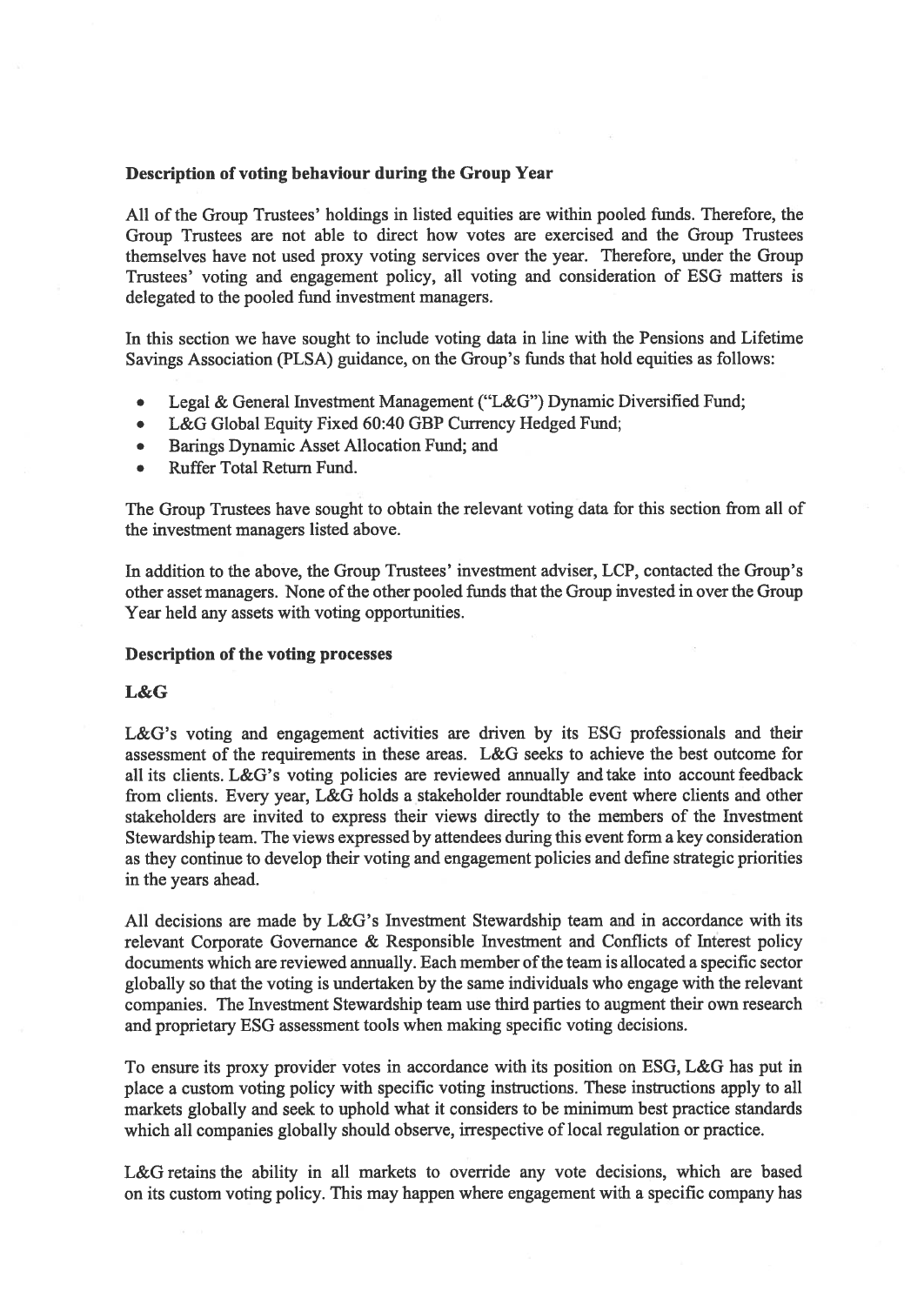provided additional information (for example from direct engagement, or explanation in the annual report) that allows L&G to apply a qualitative overlay to its voting judgement. It has strict monitoring controls to ensure its votes are fully and effectively executed in accordance with its voting policies by the service provider. This includes a regular manual check of the votes inputted into the platform, and an electronic alert service to inform L&G ofrejected votes which require further action.

## Barings

Barings uses Institutional Shareholder Services (ISS) who are a company that provide advice regarding shareholder votes, for vote recommendations, research and vote processing. Barings reviews its votes for the year to determine which it believes are the most significant.

Batings does not consult with clients before voting opportunities, unless clients specifically request to be consulted. Barings' policy is to vote in line with ISS' recommendations unless it is determined not to be in a client's best interest to do so.

Batings generally does not vote when "share-blocking" applies. Share-blocking markets are markets where proxy voters have their securities blocked from trading during the period of the annual meeting. The period of blocking typically lasts from a few days to two weeks. During the period, any portfolio holdings in these markets cannot be sold without a formal recall.

## Ruffer

Ruffer acts as a steward of its clients' assets and uses its judgement to determine when to engage and how to vote at shareholder meetings, to best protect the interests of clients while being cognisant of the impact on all stakeholders. Ruffer takes the opportunity to vote seriously, as it enables them to encourage boards and management teams to consider and address areas that Ruffer is concerned about. Ruffer reviews local best practices and corporate governance codes when voting clients' shares, and where relevant considers companies' explanations for not complying with best practice to ensure that it votes in the best interests of clients. It is Ruffer's policy to vote on Annual General Meeting and Extraordinary General Meeting resolutions, including shareholder resolutions, as well as corporate actions. This policy is subject to materiality considerations and applies unless voting is not in their clients' best interests (for example, in markets where share blocking applies) or where not casting a vote is the preferred course of action.

Ruffer has internal voting guidelines as well as access to proxy voting research, currently from ISS, to assist in the assessment of resolutions and the identification of contentious issues. Although it is cognisant of proxy advisers' voting recommendations, it does not delegate or outsource its stewardship activities when deciding how to vote on clients' shares.

Ruffer does not have a formal policy on consulting with clients before voting. However, it can accommodate client voting instructions for specific areas of concern or specific companies where feasible.

Research analysts are responsible, supported by their responsible investment team, for reviewing the relevant issues on a case-by-case basis and exercising their judgement, based upon their in-depth knowledge of the company that Ruffer is invested in. If there are any controversial resolutions, a discussion is convened with senior investment staff and, if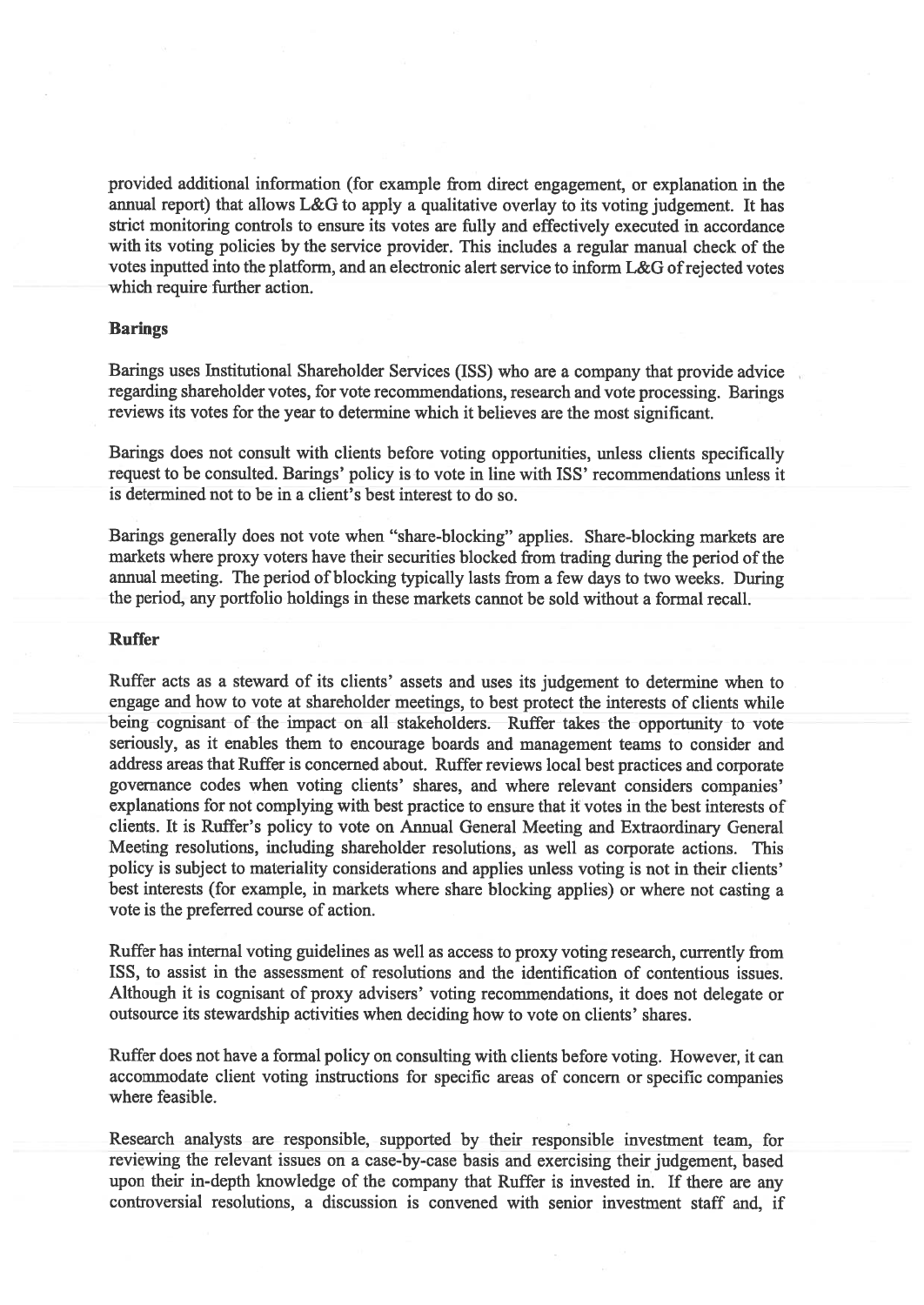agreement cannot be reached, there is an option to escalate the decision to the Head of Research or the Chief Investment Officer. Ruffer looks to discuss with companies any relevant or material issue that could impact their investment.

#### Manager name Fund name Fund <sup>1</sup> L&G Dynamic Diversified Fund Fund 2 L&G Global Equity 60:40 GBP Hedged **Currency** Hedged Fund £3 64m Fund 3 **Barings** Dynamic Asset Allocation Fund Fund 4 Ruffer Total Return Fund Total size of fund at end £2.5bn  $£364m$   $£654m$   $£3.8bn$ of reporting period Value of Group assets £15.4m (8%) £36.4m £33.Om (17%) £37.2m (20%) at end of reporting (19%) period  $(E / \%$  of total assets held by the Group) Number of equity 3,951 2,858 80 95 holdings at end of reporting period Number of meetings 7,887 3,641 93 85 eligible to vote Number of resolutions 83,262 44,680 885 1,163 eligible to vote % of resolutions voted 99.9% 100% 96.6% 96.9% Of the resolutions on 84.1% 83.6% 92.2% 89.2% which voted, % voted with management Of the resolutions on 15.2% 16.2% 7.8% 8.8% which voted, % voted against management Of the resolutions on  $0.7\%$  0.2% 0.0% 2.0% which voted, % abstained from voting Of the meetings in  $5.4\%$   $5.5\%$   $38.9\%$   $41.0\%$ which the manager voted, % with at least one vote against management Of the resolutions on  $0.3\%$  0.4% 0.9% 7.6% which the manager voted, % voted contrary to recommendation of proxy advisor

## Summary of voting behaviour over the Group Year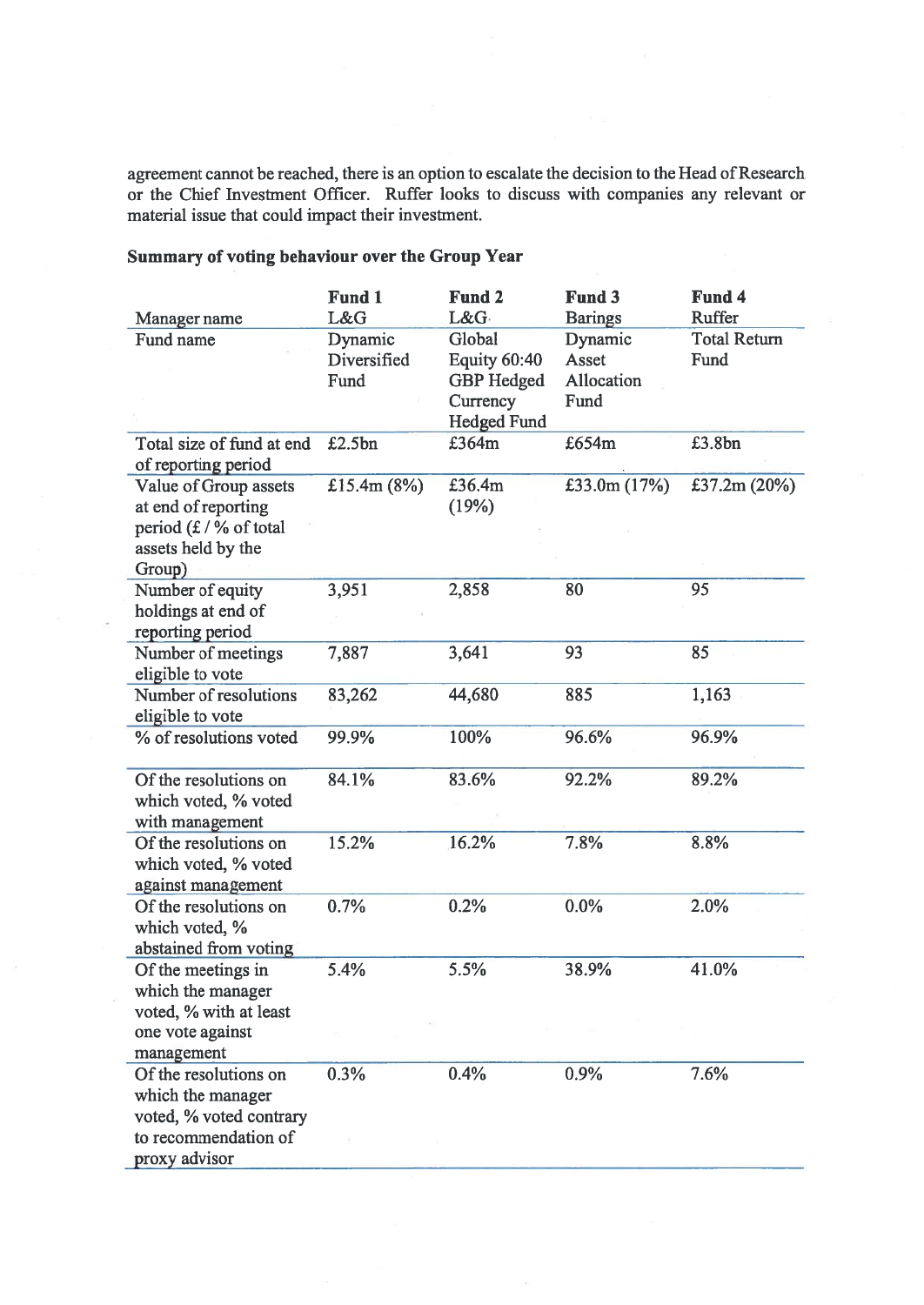# Most significant votes over the Group Year

Commentary on the most significant votes over the period, from the Group's asset managers who hold listed equities, is set out below. The investment managers provided multiple examples of their most significant votes over the year, of which we have included two examples for each investment manager. We have interpreted "most significant votes" to incorporate:

- Potential impact on financial outcome on future company performance;
- Potential impact on stewardship outcome;
- Size of holding in the fund/mandate
- Whether the vote was high-profile or controversial, that could be based on level of media interest; level of political or regulatory interest; level of industry debate; and
- Where the manager was subject to a conflict of interest.

#### L&G

Qantas Airways Limited, Australia, October 2020. Vote: For. Outcome of the vote: For

Summary of the resolution: To approve the Remuneration Report.

Rationale: The COVID crisis has had an impact on the Australian airline company's financials. In light of this, the company raised significant capital to be able to execute its recovery plan. It also cancelled dividends, terminated employees and accepted government assistance. The circumstances triggered extra scrutiny from L&G as they wanted to ensure the impact of the COVID crisis on the company's stakeholders was appropriately reflected in the executive pay package. L&G's Investment Stewardship team engaged with the Head of Investor Relations of the company to express their concerns and to understand the company's views. They supported the remuneration report (resolution 4) given the executive salary cuts, short-term incentive cancellations and the CEO's voluntary decision to defer the vesting of the long-term incentive plan.

Criteria against which this vote has been assessed as "most significant": It highlights the challenges of factoring in the impact of the COVID situation into the executive remuneration package.

Whitehaven Coal, Australia, October 2020. Vote: For. Outcome of the vote: Against

Summary of the resolution: Approve capital protection. Shareholders are asking the company for a report on the potential wind-down of the company's coal operations, with the potential to return increasing amounts of capital to shareholders.

Rationale: L&G's rationale for voting for the resolution is due to the role of coal in the future energy mix is increasingly uncertain, due to the competitiveness of renewable energy, as well as increased regulation. In Q4 2020 alone three of Australia's main export markets for coal -Japan, South Korea and China - have announced targets for carbon neutrality around 2050. L&G has publicly advocated for a 'managed decline' for fossil fuel companies, in line with global climate targets, with capital being returned to shareholders instead of spent on diversification and growth projects that risk becoming stranded assets. As the most polluting fossil fuel, the phase-out of coal will be key to reaching these global targets.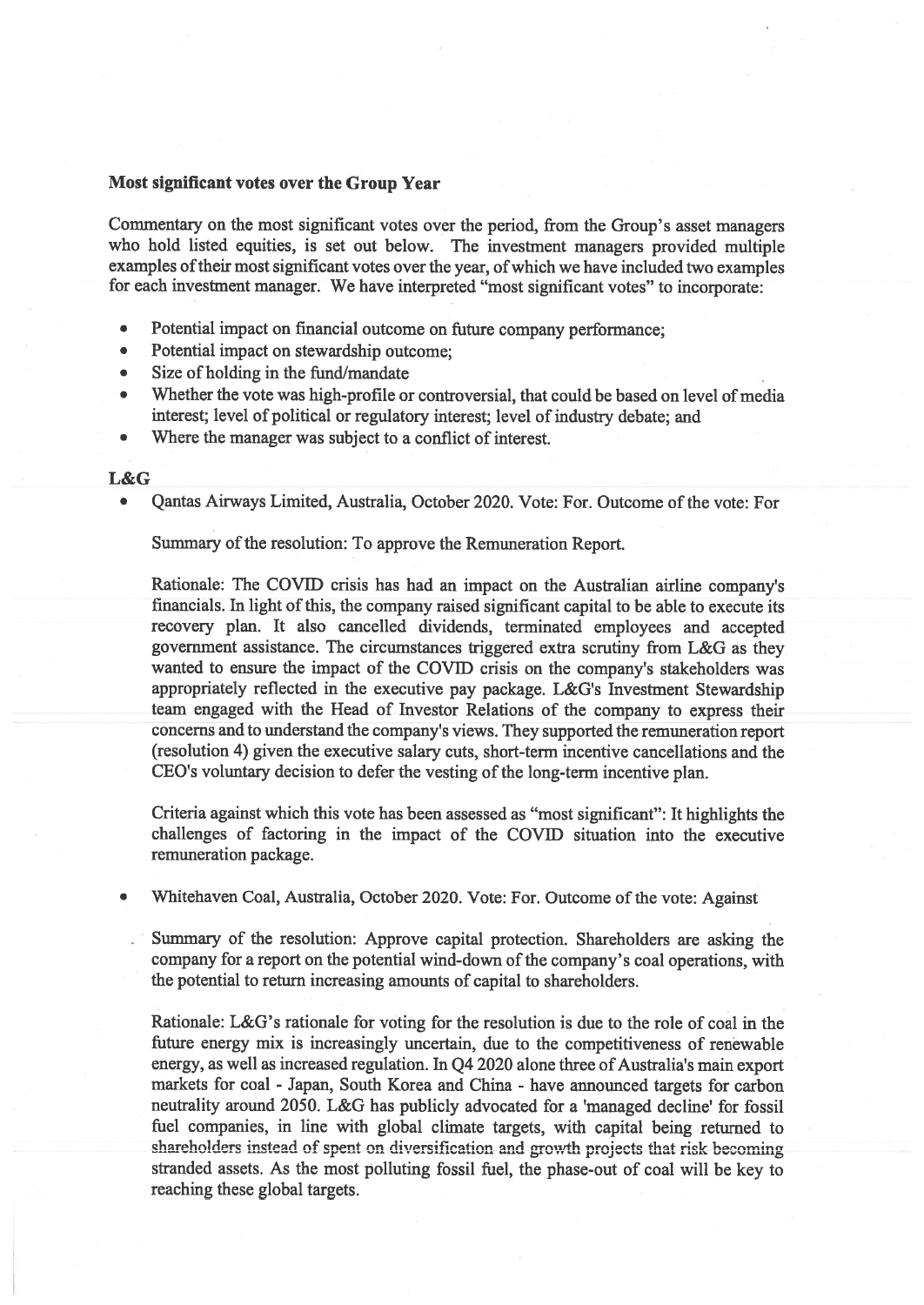Criteria against which this vote has been assessed as "most significant": The vote received media scrutiny and is emblematic of a growing wave of 'green' shareholder activism.

### Barings

• East Japan Railway, Japan, June 2020. Vote: Against. Outcome of the vote: For.

Summary of the resolution: Appointment of a director

Rationale: Barings voted against the resolution as they felt that the board was not sufficiently independent.

Criteria against which this vote has been assessed as "most significant": Votes against directors for material holdings are significant.

• Nissan Chemical Corporation, Japan, June 2020. Vote: Against. Outcome of the vote: For.

Summary of the resolution: Appointment of director Kinoshita, Kojiro

Rationale: Barings voted against the resolution as they felt there was insufficient gender diversity and no diversity policy in place.

Criteria against which this vote has been assessed as "most significant": Votes against directors for material holdings are significant.

#### Ruffer

• ExxonMobil, USA, May 2020. Vote: Against. Outcome of the vote: For.

Summary of the resolution: Votes for re-election of non-executive directors.

Rationale: Ruffer stressed that they would like ExxonMobil to further align its strategy with the goals of the Paris Agreement and accept responsibility for its scope 3 emissions. They discussed the progress the European oil and gas companies have made in recent months and suggested that the company join the Energy Transition Commission. As one of the largest oil and gas companies in the world, Ruffer emphasised that they would like to see ExxonMobil helping to address the issues facing the sector. Due to the limited progress since the 2019 AGM, they decided again to vote against the re-election of all non-executive directors because they do not think they have been representing the best interests of shareholders owing to the slow progress of the engagement with the Climate Action 100+ initiative.

Criteria against which this vote has been assessed as "most significant": Votes against the election of directors for material holdings are significant. The votes against management were in the context of an ongoing engagement with the company and the result of extensive internal discussions.